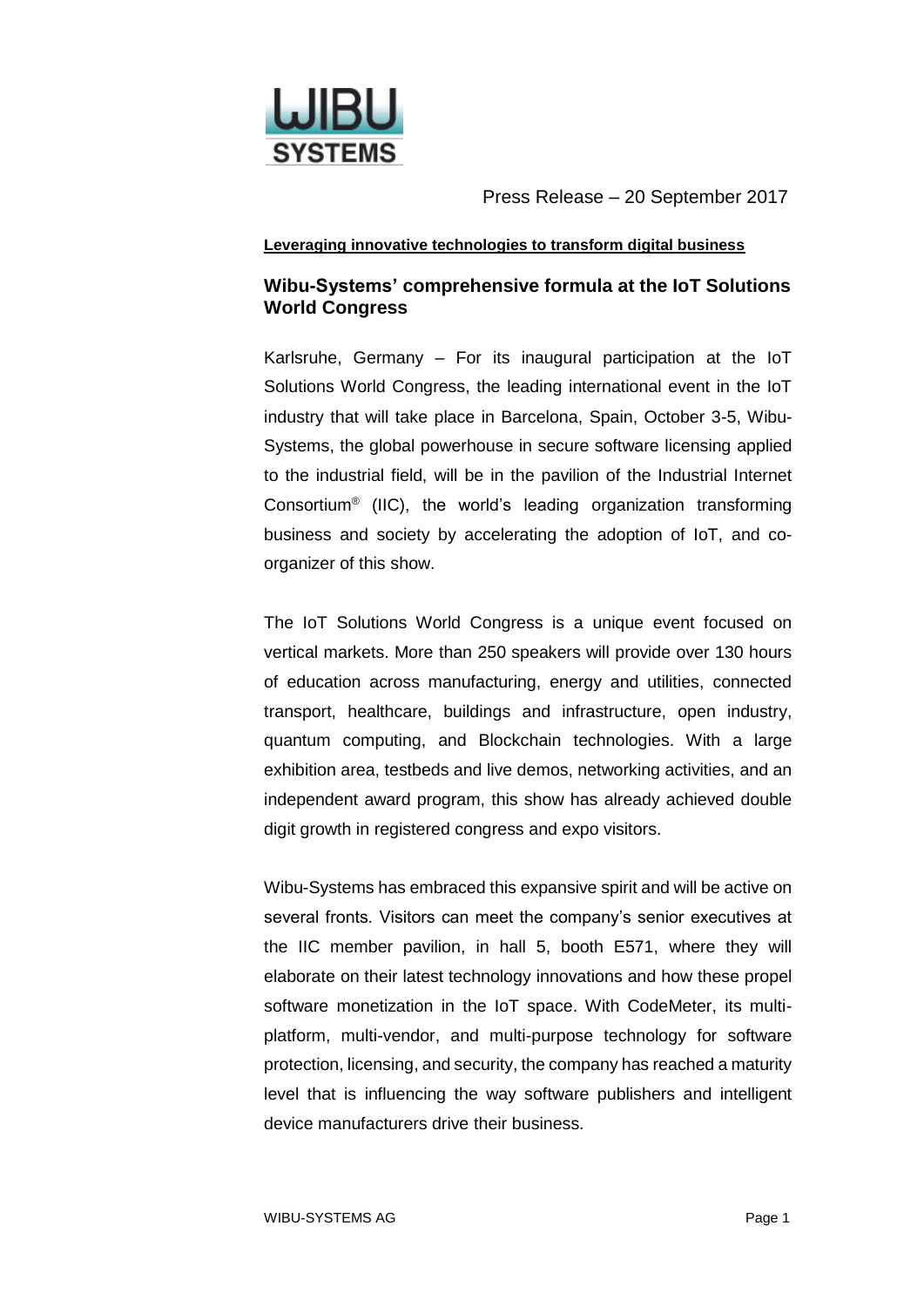

A clear example of this deeply transformative impact will be offered in the IIC pavilion itself. Wibu-Systems is participating in a collective security-centered and cloud-based demonstration, along with IIC and Plattform Industrie 4.0 members. For the demonstration, Wibu-Systems is contributing an embroidery machine from its customer, ZSK, to show how to protect the intellectual know-how in the form of software and production data, communicate data securely in a M2M scenario, and multiply revenues with the power of versatile licensing.

In an additional demonstration led by the members of the Trusted Computing Group at the Convention Center in room 5.1, Wibu-Systems will illustrate all of the various hardware security elements the company supports for the storage of sensitive information, license details, and cryptographic keys. These include not just the form factors the company produces on its own, like USB dongles, memory cards and ASICs, but also third-party components, like Trusted Platform Modules.

In the Congress arena, Oliver Winzenried, CEO and founder of Wibu-Systems, will convey his mission to the attendees: "Over the years, our technology has kept expanding to reach new frontiers and assist a greater number of software-driven businesses to safeguard their intellectual property and create diversified and recurring profit plans. We believe that the success of app stores can be well replicated in the industrial sphere; by shifting investments from hardware to software, vendors can significantly reduce bottom line costs and increase their ability to enter global markets." During his lecture "Price-responsive business models for the healthcare industry", in room 3, on October 5<sup>th</sup>, 12.40 to 1.15 pm, Mr. Winzenried will delve deeper into his vision for the next industrial revolution.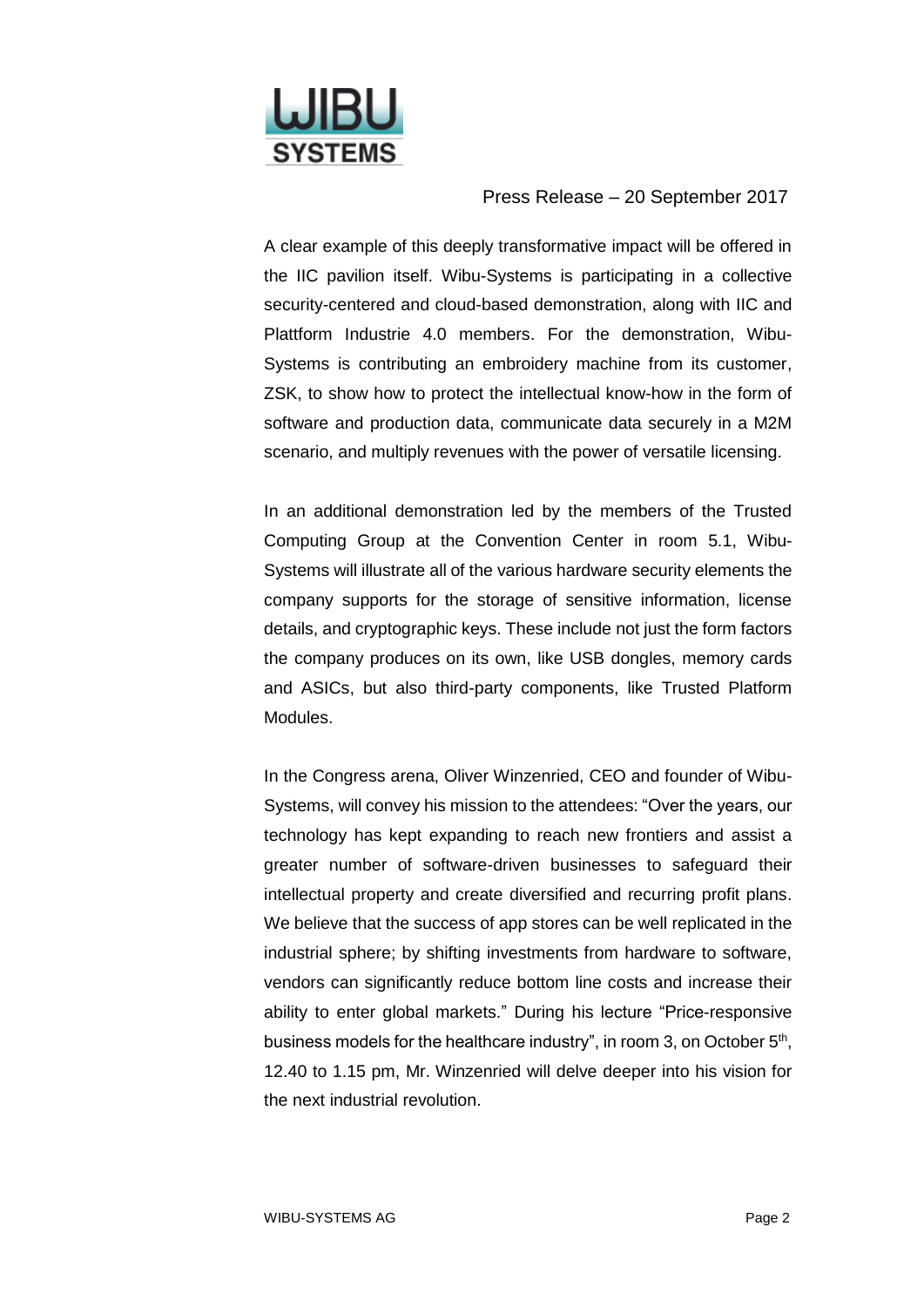

"We are delighted that IIC members such as Wibu-Systems are participating in IOTSWC 2017 in such an enthusiastic manner," said Dr. Richard Soley, Executive Director, Industrial Internet Consortium. "and especially pleased to see Wibu-Systems leveraging the many opportunities to discuss the very timely topic of industrial IoT security at the conference."



At the IoT Solutions World Congress, CodeMeter ignites new digital business models

Do you have time for a personal talk or would like the demonstrations to be illustrated directly to you? Join Wibu-Systems' executives at the IoT Solutions World Congress, hall 5, booth E571.

#### **About Wibu-Systems:**

Daniela Previtali, Global Marketing Director Tel. +49 721 9317235 / +39 035 0667070 [daniela.previtali@wibu.com](mailto:daniela.previtali@wibu.com) [www.wibu.com](http://www.wibu.com/)

Wibu-Systems, a privately held company founded by Oliver Winzenried and Marcellus Buchheit in 1989, is an innovative security technology leader in the global software licensing market. Wibu-Systems' comprehensive and award winning solutions offer unique and internationally patented processes for protection, licensing and security of digital assets and know-how to software publishers and intelligent device manufacturers who distribute their applications through PC-, PLC, embedded-, mobile- and cloud-based models.



WIBU-SYSTEMS AG Page 3